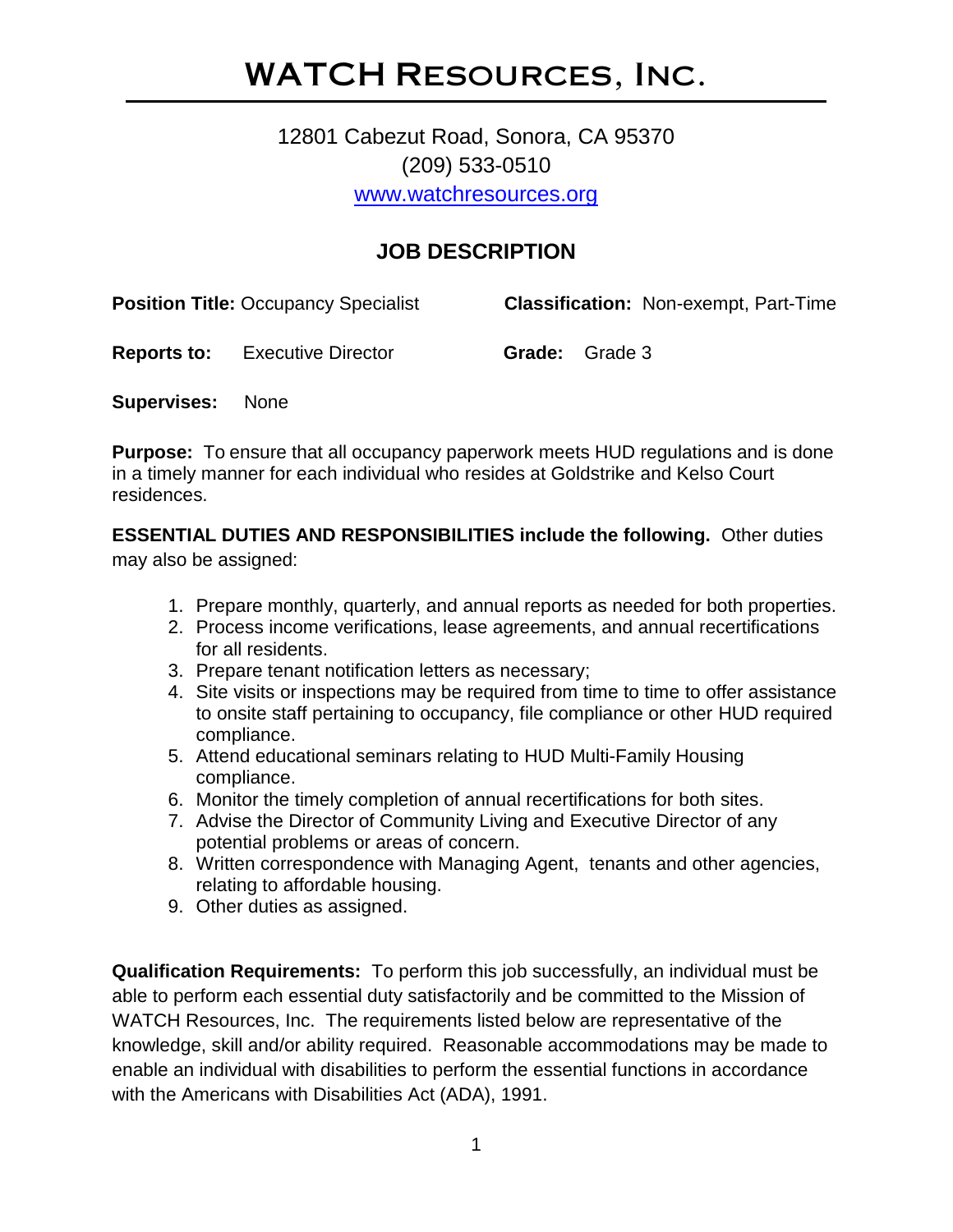#### **Education and/or Experience:**

- 1. High School diploma or GED required.
- 2. Experience processing tenant related paperwork required, Certified Occupany specialist certificate preferred.
- 3. Experience working with disabled adults preferred.

## **A. Working Knowledge of:**

- 1. HUD Multi-family 4350.3 guidelines
- 2. Shofcorp software
- 3. Disabilities and related characteristics of individuals, served by the agency, ability to deal positively and creatively with developmentally disabled adults.
- 4. Effective interpersonal communication skills.

## **B. Language Skills:**

- 1. Ability to communicate verbally and in writing.
- 2. Excellent writing and computer skills.

#### **C. Reasoning Abilities:**

- 1. Follows written and verbal directions.
- 2. Ability to establish and maintain professional, cooperative relationships with potential and current tenants of Goldstrike and Kelso Court residence.
- 3. Ability to make effective and timely decisions.
- 4. Ability to establish and maintain professional, cooperative, productive relationships with appropriate agencies, co-workers, Board Members, resident's families and the general public.

#### **D. Certificates, Licenses, Registrations:**

- 1. Possession and maintenance of a valid California Motor Vehicle Operators License and a clear driving record determined by a Department of Motor Vehicles record.
- 2. Health screening including a drug and alcohol screening and TB test performed by a WATCH Resources, Inc. designated physician verifying ability to complete job duties and confirming the absence of contagious disease.
- 3. Department of Justice criminal record clearance.
- 4. Ability to acquire the Certified Occupancy Specialist certificate.

#### **F. Other Skills and Abilities:**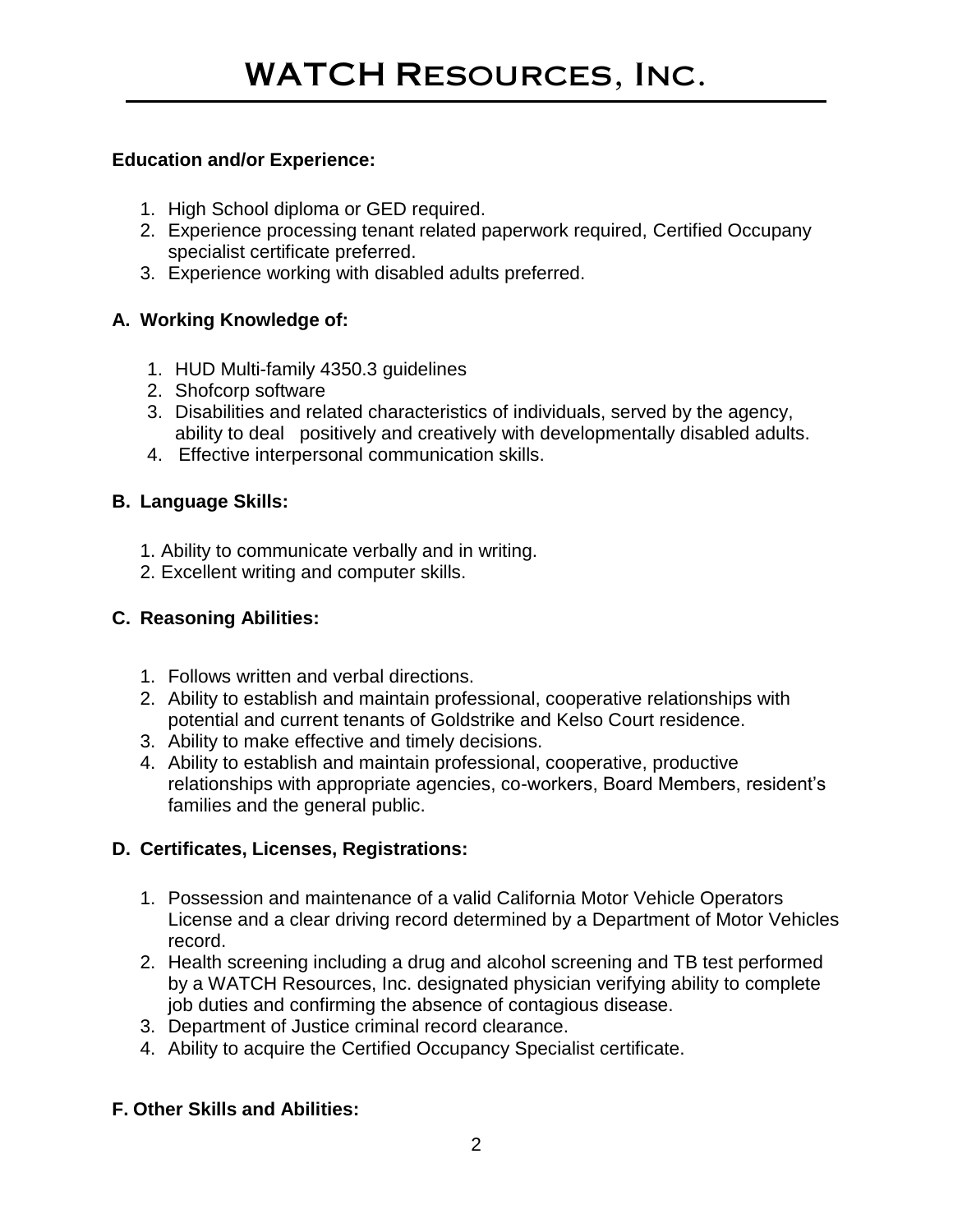- 1. Must have access to reliable, personal vehicle to be used in the course of work.
- 2. Must be able to work flexible hours. Scheduled hours will be determined by the needs of the residents.

**SUMMARY OF CUSTOMARY PHYSICAL DEMANDS:** The physical demands described below are representative of those that must be met by an employee to successfully perform the essential functions of this job. Reasonable accommodations may be made to enable an individual with disabilities to perform the essential functions.

**Frequently (34-66%)** sitting, standing, lifting/carrying less than 10 lbs.,

**Occasionally (1%-33%)** walking, bending over, reaching overhead, balancing, pushing/pulling; lifting/carrying 20-50 lbs., skin/hands in water, Firm grasping.

## **Hazards, Working Conditions, Equipment Used:**

Working Conditions include: High Noise Levels, Walking on Uneven Ground

Possible Exposures include: Blood/Body Fluids, Marked Changes in Temperature

Equipment Used:

- Driving Vehicles/Equipment
	- i. Must be able to drive to and attend events and meetings
- Operating Equipment/Machinery
- *Computer, Fax Machine, Calculator, Printer/Copier, Telephone*  - Personal Protective Equipment (PPE)
	- i. Safety Equipment *ear plugs, goggles, etc*

Regarding Use of Senses: Hearing Impairment Acceptable, Clear Vision at 20 Inches or Less Required, Clear Vision at 20 Feet or More Required.

- **Work Environment:** The work environment conditions described here are representative of those any employee many encounter while performing the essential functions of the job. Reasonable accommodations may be made to enable an individual with disabilities to perform the essential functions.
	- 1. Small to medium size shared office area with central heating and air conditioning system, accessible to the disabled, noise level low to moderate; lighting provided by artificial means, area may or may not have an outside window.